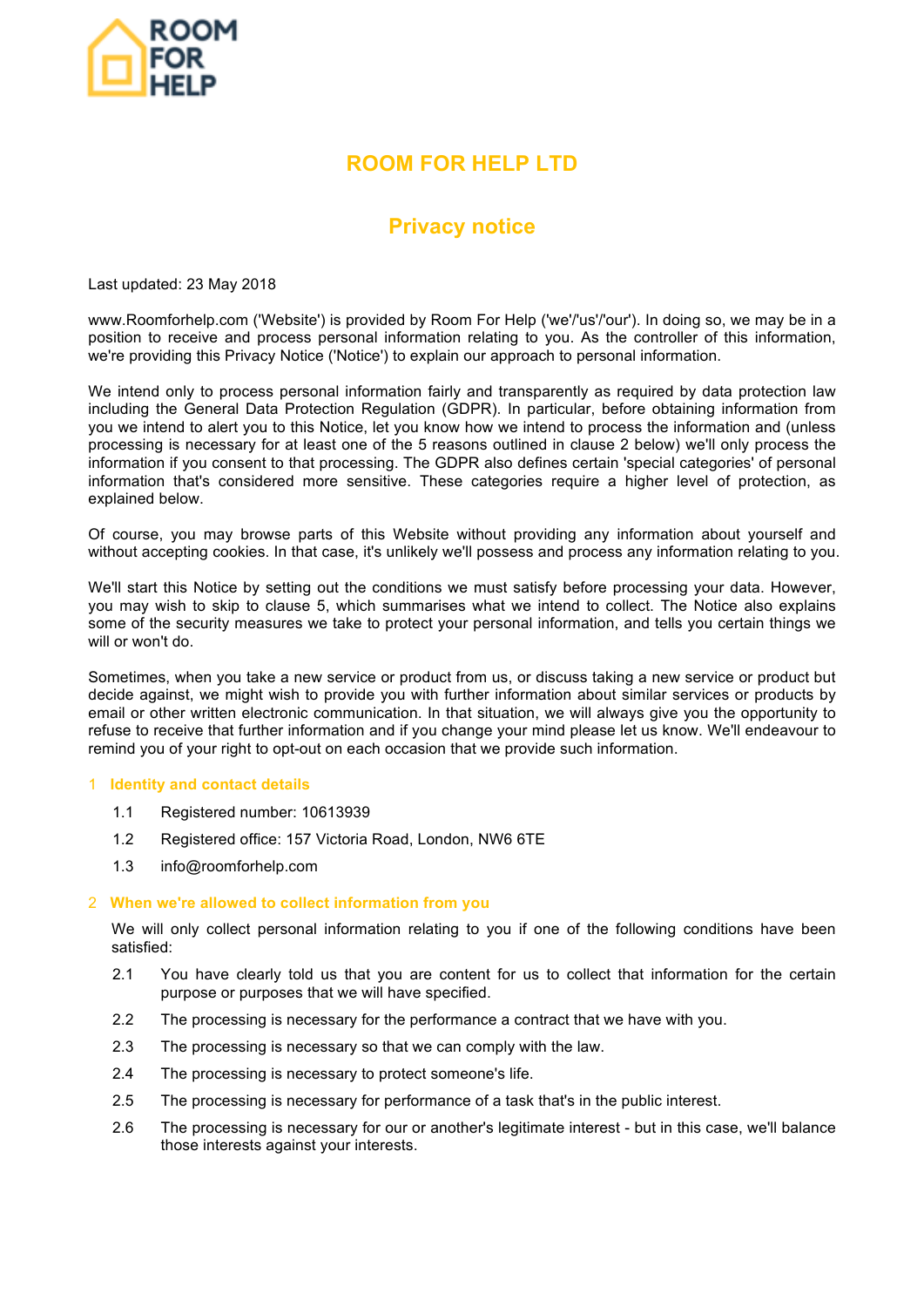#### 3 **How to consent**

- 3.1 At the point of collecting the information, we'll endeavour to explain how we intend to use the information and which of these purposes apply. If we rely on consent, we'll provide you with the opportunity to tell us that you're happy to provide the information.
- 3.2 If at any point in time you change your mind and decide that you don't consent, please let us know and we'll endeavour to stop processing your information in the specified manner, or we'll delete your data if there is no continuing reason for possessing it.
- 3.3 If you don't consent to a particular bit of processing, we'll endeavour to ensure that the Website and our service continue to operate without the need for that information.

## 4 **Sensitive information**

It's likely that we'll need to process information relating to criminal convictions or offences or related security measures. If we do so, we'll make sure we comply with the extra conditions set out in the GDPR and supplemented by the Data Protection Act 2018. This will normally be where we are legally required to process such data, where you've consented or where it's clear that you've made the information public.

#### 5 **Information we expect to collect from you**

| Information<br>type                          | <b>Purpose and related details</b>                                                                                                                                                                                                                                                                                        | <b>Justification</b>                                                                                                                                          |
|----------------------------------------------|---------------------------------------------------------------------------------------------------------------------------------------------------------------------------------------------------------------------------------------------------------------------------------------------------------------------------|---------------------------------------------------------------------------------------------------------------------------------------------------------------|
| <b>Contact Details</b>                       | We ask for this to We ask for this so that we can<br>$\bullet$<br>contact you if and when we find you a suitable<br>match and to keep you updated with our latest<br>homeshares suitable to you.                                                                                                                          | It's necessary for a legitimate<br>$\bullet$<br>interest, having weighed this<br>against competing interests                                                  |
| <b>Helpers</b><br>Preferences                | We ask for this to We ask for this in order to<br>$\bullet$<br>assess your suitability to any homeshares we list.<br>By providing this we can be more accurate with<br>the homeshares we send to you.                                                                                                                     | It's necessary for a legitimate<br>interest, having weighed this<br>against competing interests                                                               |
| <b>Homesharers</b><br>Prefernence            | We ask for this to We ask for this in order to<br>$\bullet$<br>assess the suitability of potential helpers. By<br>providing this we can be more accurate with the<br>helpers we look for.                                                                                                                                 | It's necessary for a legitimate<br>$\bullet$<br>interest, having weighed this<br>against competing interests                                                  |
| <b>Helpers Work</b><br>Place and<br>Schedule | We ask for this to We ask for this so that we can<br>$\bullet$<br>assess your suitable to new homeshares in terms<br>of the location, your commute and the hours you<br>will be free to conduct the help required.                                                                                                        | It's necessary for a legitimate<br>interest, having weighed this<br>against competing interests                                                               |
| Photo ID                                     | We ask for this to We ask for this to verify your<br>$\bullet$<br>identity when you contact us.                                                                                                                                                                                                                           | It's necessary to protect<br>someone's life                                                                                                                   |
| <b>Helper DBS</b><br>Check                   | We ask for this to We ask for this to ensure that<br>$\bullet$<br>our helpers have no criminal records as part of<br>our requirements to become a helper. This is to<br>reduce risks and add security to each<br>homeshare.<br>This relates to criminal convictions, offences or<br>$\bullet$<br>related security matters | It's necessary to protect<br>$\bullet$<br>someone's life<br>We'll only process this data if<br>authorised in accordance with<br>the GDPR for criminal matters |

5.1 We envisage asking for the following types of information from you:

- 5.2 We may collect personal information about you from a number of sources, including the following:
	- 5.2.1 From you when you agree to take a service or product from us, in which case this may include your contact details, date of birth, how you will pay for the product or service and your bank details.
	- 5.2.2 From you when you contact us with an enquiry or in response to a communication from us, in which case, this may tell us something about how you use our services.
	- 5.2.3 From documents that are available to the public, such as the electoral register.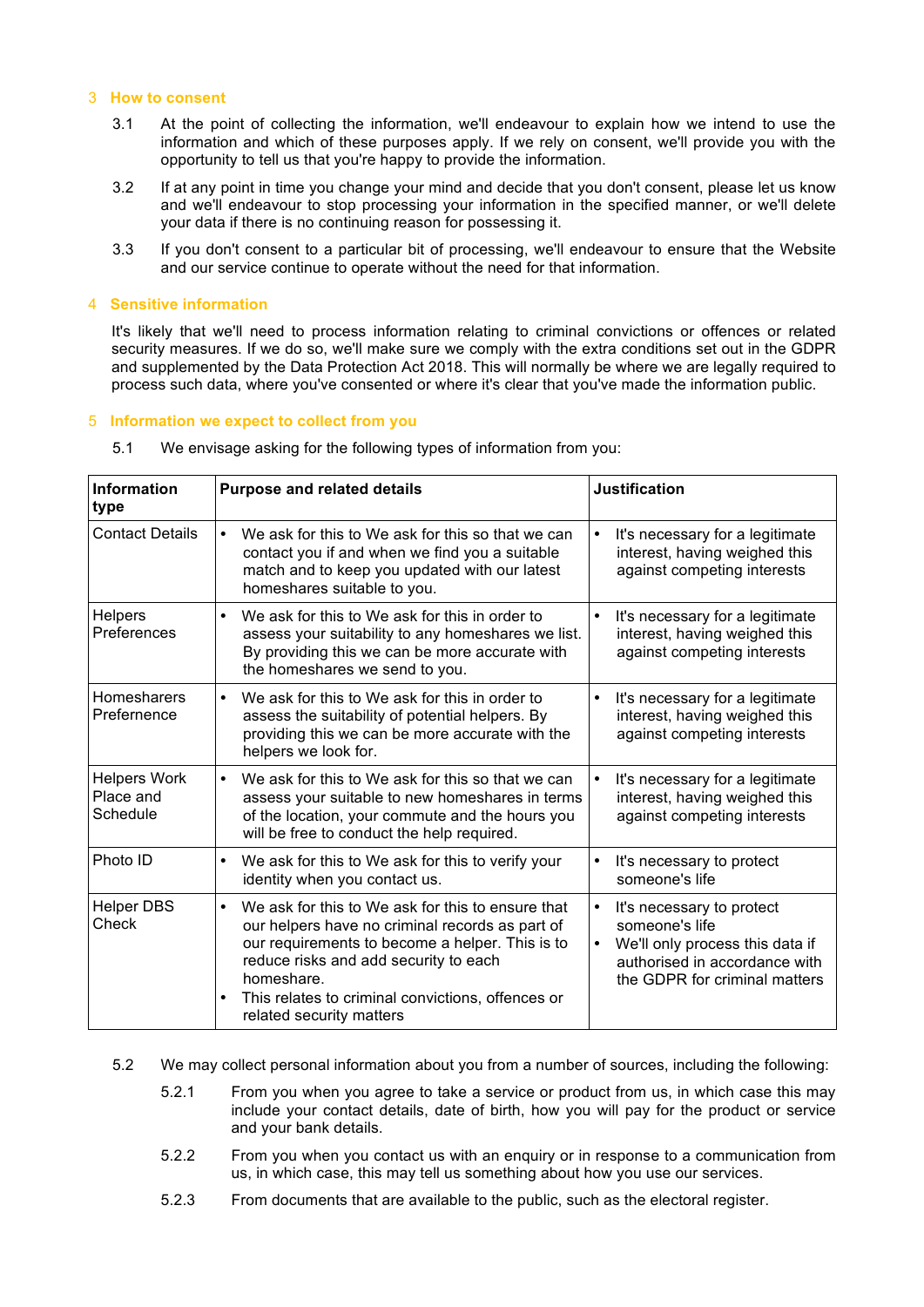- 5.2.4 From third parties to whom you have provided information with your consent to pass it on to other organisations or persons - when we receive such information we will let you know as soon as is reasonably practicable.
- 5.3 If you refuse to provide information requested, then if that information is necessary for a service we provide to you we may need to stop providing that service.
- 5.4 At the time of collecting information, by whichever method is used, we'll endeavour to alert you and inform you about our purposes and legal basis for processing that information, as well as whether we intend to share the information with anyone else or send it outside of the European Economic Area. If at any point you think we've invited you to provide information without explaining why, feel free to object and ask for our reasons.

#### 6 **Using your personal information**

- 6.1 Data protection, privacy and security are important to us, and we shall only use your personal information for specified purposes and shall not keep such personal information longer than is necessary to fulfil these purposes. The following are examples of such purposes. We have also indicated below which GDPR justification applies, however it will depend on the circumstances of each case. At the time of collecting we will provide further information, and you may always ask for further information from us.
	- 6.1.1 To help us to identify you when you contact us. This will normally be necessary for the performance our contract.
	- 6.1.2 To help us to identify accounts, services and/or products which you could have from us or selected partners from time to time. We may do this by automatic means using a scoring system, which uses the personal information you've provided and/or any information we hold about you and personal information from third party agencies (including credit reference agencies). We will only use your information for this purpose if you agree to it.
	- 6.1.3 To help us to administer and to contact you about improved administration of any accounts, services and products we have provided before, do provide now or will or may provide in the future. This will often be necessary, but sometimes the improvements will not be necessary in which case we will ask whether you agree.
	- 6.1.4 To allow us to carry out marketing analysis and customer profiling (including with transactional information), conduct research, including creating statistical and testing information. This will sometimes require that you consent, but will sometimes be exempt as market research.
	- 6.1.5 To help to prevent and detect fraud or loss. This will only be done in certain circumstances when we consider it necessary or the law requires it.
	- 6.1.6 To allow us to contact you by written electronic means (such as email, text or multimedia messages) about products and services offered by us where:
		- 6.1.6.1 these products are similar to those you have already purchased from us,
		- 6.1.6.2 you were given the opportunity to opt out of being contacted by us at the time your personal information was originally collected by us and at the time of our subsequent communications with you, and
		- 6.1.6.3 you have not opted out of us contacting you.
	- 6.1.7 To allow us to contact you in any way (including mail, email, telephone, visit, text or multimedia messages) about products and services offered by us and selected partners where you have expressly consented to us doing so.
	- 6.1.8 We may monitor and record communications with you (including phone conversations and emails) for quality assurance and compliance.
		- 6.1.8.1 Before doing that, we will always tell you of our intentions and of the specific purpose in making the recording. Sometimes such recordings will be necessary to comply with the law. Alternatively, sometimes the recording will be necessary for our legitimate interest, but in that case we'll only record the call if our interest outweighs yours. This will depend on all the circumstances, in particular the importance of the information and whether we can obtain the information another way that's less intrusive.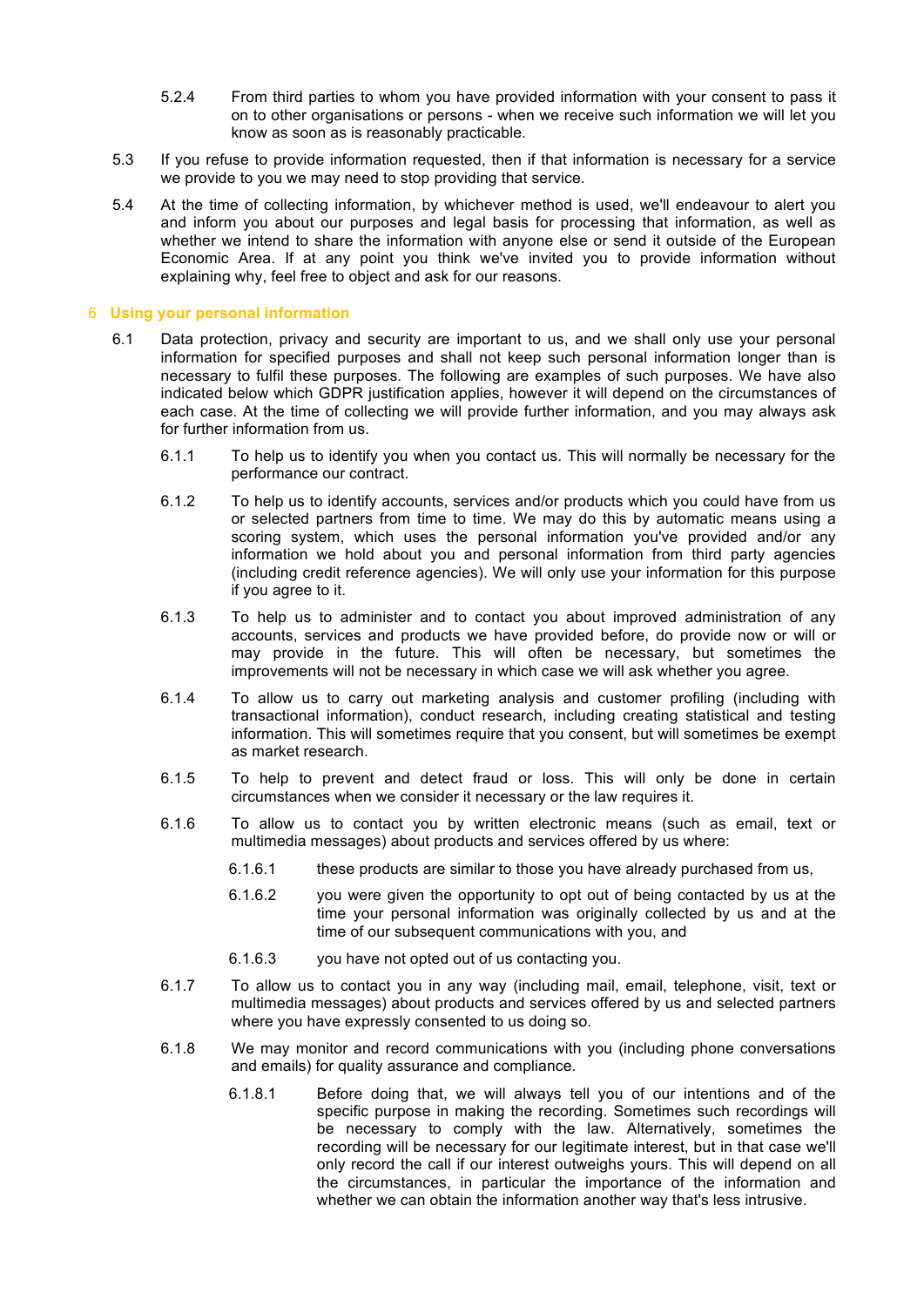- 6.1.8.2 If we think the recording would be useful for us but that it's not necessary we'll ask whether you consent to the recording, and will provide an option for you to tell us that you consent. In those situations, if you don't consent, the call will either automatically end or will not be recorded.
- 6.1.9 When it's required by law, we'll check your details with fraud prevention agencies. If you provide false or inaccurate information and we suspect fraud, we intend to record this.
- 6.2 We will not disclose your personal information to any third party except in accordance with this Notice, and in particular in these circumstances:
	- 6.2.1 They will be processing the data on our behalf as a data processor (where we'll be the data controller). In that situation, we'll always have a contract with the data processor as set out in the GDPR. This contract provides significant restrictions as to how the data processor operates so that you can be confident your data is protected to the same degree as provided in this Notice.
	- 6.2.2 Sometimes it might be necessary to share data with another data controller. Before doing that we'll always tell you. Note that if we receive information about you from a third party, then as soon as reasonably practicable afterwards we'll let you know; that's required by the GDPR.
	- 6.2.3 Alternatively, sometimes we might consider it to be in your interest to send your information to a third party. If that's the case, we'll always ask whether you agree before sending.
- 6.3 Where you give us personal information on behalf of someone else, you confirm that you have provided them with the information set out in this Notice and that they have not objected to such use of their personal information.
- 6.4 We may allow other people and organisations to use personal information we hold about you in the following circumstances:
	- 6.4.1 If we, or substantially all of our assets, are acquired or are in the process of being acquired by a third party, in which case personal information held by us, about our customers, will be one of the transferred assets.
	- 6.4.2 If we have been legitimately asked to provide information for legal or regulatory purposes or as part of legal proceedings or prospective legal proceedings.
	- 6.4.3 We may employ companies and individuals to perform functions on our behalf and we may disclose your personal information to these parties for the purposes set out above, for example, for fulfilling orders, delivering packages, sending postal mail and email, removing repetitive information from customer lists, analysing data, providing marketing assistance, providing search results and links (including paid listings and links) and providing customer service. Those parties will be bound by strict contractual provisions with us and will only have access to personal information needed to perform their functions, and they may not use it for any other purpose. Further, they must process the personal information in accordance with this Notice and as permitted by the GDPR. From time to time, these other people and organisations to whom we may pass your personal information may be outside the European Economic Area. We will take all steps reasonably necessary to ensure that your personal information is treated securely and in accordance with this Notice and the GDPR.

# 7 **Protecting information**

- 7.1 We have strict security measures to protect personal information.
- 7.2 We work to protect the security of your information during transmission by using appropriate technology to encrypt information you input.
- 7.3 We reveal only the last five digits of your credit card numbers when confirming an order. Of course, we transmit the entire credit card number to the appropriate credit card company during order processing.
- 7.4 We maintain physical, electronic and procedural safeguards in connection with the collection, storage and disclosure of personally identifiable customer information. Our security procedures mean that we may occasionally request proof of identity before we disclose personal information to you.